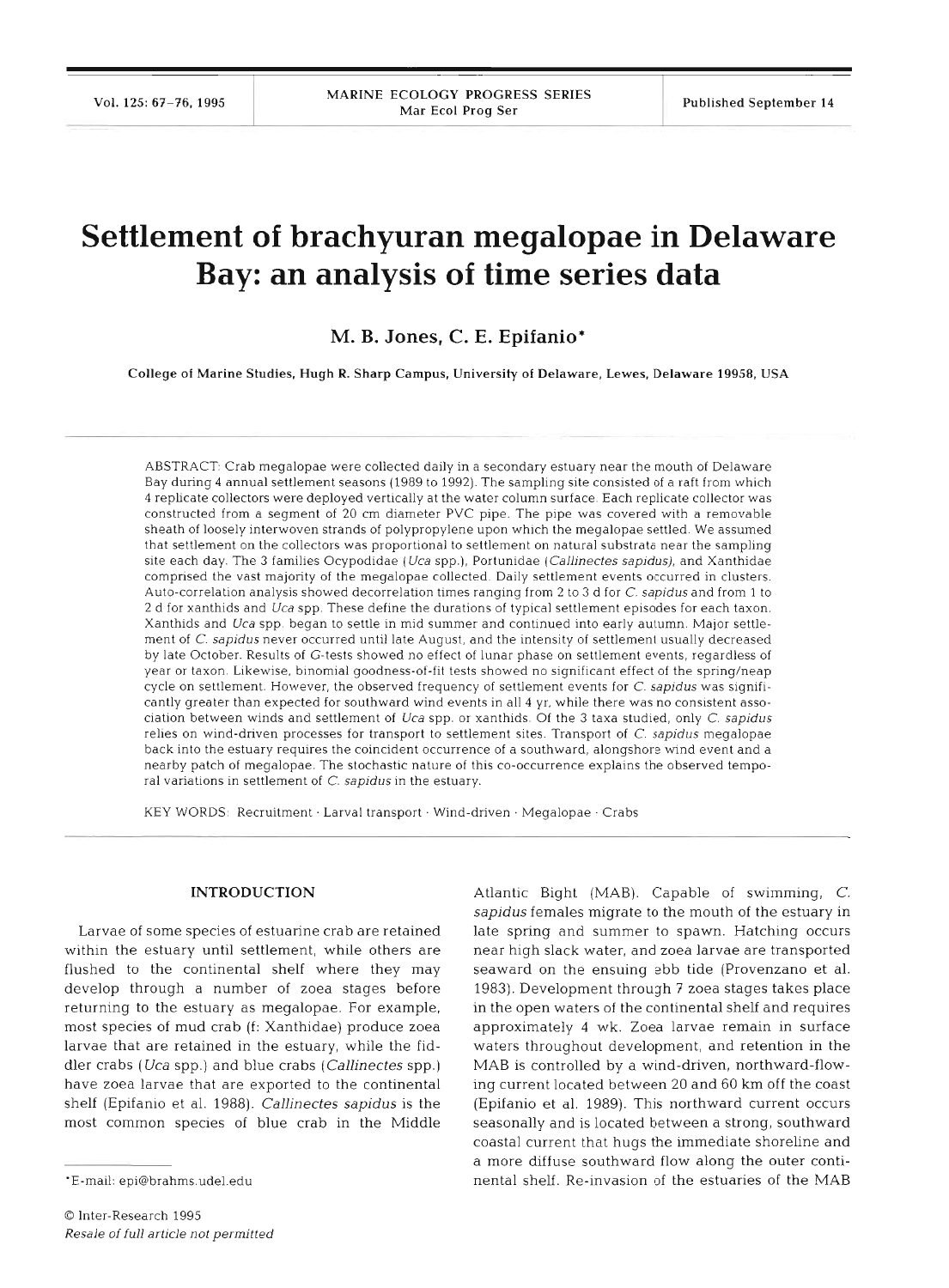occurs during the megalopa stage (Epifanio et al. 1984, Johnson 1985), and available evidence suggests that transport into the estuaries may be effected by southward wind events that occur in early fall (Goodrich et al. 1989, Little & Epifanio 1991). Southward wind events in the MAB blow parallel to the coastline, and the resulting Ekman flow results in strong, depth-averaged movement of water toward the shore. This produces an accumulation of water along the coast and causes an increase in subtidal sea level at the mouth of an estuary. This process is called 'downwelling', and the increase in subtidal sea level is called 'coastal setup' or 'positive anomaly'.

There is extensive subtidal flow into an estuary during periods of coastal set-up, and this provides an obvious mechanism for the transport of *Callinectes sapidus*  megalopae from the shelf to the estuary (Wong & Garvine 1984). However, some studies show springtide peaks in settlement of C. *sapidus,* which indicates that megalopae may also take advantage of greater tidal flux associated with full or new moons to reinvade the estuary (van Montfrans et al. 1990). In either case, retention of megalopae once they enter the estuary appears to have a behavioral component, i.e. the megalopae undergo vertical migration to move up the estuary during periods of flooding tides (Epifanio et al. 1984, Brookins & Epifanio 1985, Dittel et al. 1991).

Adult fiddler crabs are semiterrestrial and their movements are restricted because of their inability to swim. Nevertheless, fiddler crab larvae are flushed to the continental shelf from tidal creeks during maximum ebb flow (Christy 1982). Early stages of larvae remain planktonic, while later larval stages and megalopae assume deeper positions in the water column to take advantage of subtidal landward flow (Epifanio et al. 1988). Re-invasion of the estuary is undertaken by the megalopae (Little & Epifanio 1991).

Adult xanthid crabs are also incapable of swimming and, therefore, have restricted home and spawning ranges. Xanthid larvae may have an endogenous rhythm of vertical migration wherein zoeae swim upward in the water column during flood tides and passively sink to deeper depths during slack tide and ebb tide phases (Cronin & Forward 1979, Cronin 1982). However, related work indicates that exogenous cues such as hydrostatic pressure and gravity may also be important in this type of vertical migration (e.g Wheeler & Epifanio 1978, Sulkin et al. 1983). Specifically, xanthid larvae are negatively geotactic and show high barokinesis. Thus, they may move higher in the water column on flood tides, resulting in net upstream transport.

Clearly there is a large amount of information concerning the dispersal of crab larvae in the MAB. However, much of this data has been collected in studies

wherein the sampling scales were not well matched to the relevant physical and biological processes. For example, Epifanio et al. (1989) made weekly measurement of crab larval abundance off Delaware Bay and tried to infer patterns of transport from available current-meter records. Subsequent analysis showed that weekly sampling was inadequate because larval patches were often transported completely out of the sampling area in less than 1 wk. Other studies (e.g. Mc-Connaugha et al. 1983, McConnaugha 1988) have attempted to reconstruct larval trajectories from data collected at even lower frequencies, again resulting in a mismatch between physical and biological processes. From a physical perspective, the estuary and adjacent continental shelf are very dynamic areas, and any real understanding of larval transport at the estuary-shelf interface requires high-frequency sampling. Recent studies have provided hourly time series of larval density for as much as 12 consecutive tidal cycles (e.g. Little & Epifanio 1991, Dittel et al. 1991, Rowe & Epifanio 1994). However, this type of study is very expensive in both labor and ship time. In this paper, we present the results of a recruitment study that employed highfrequency (daily) sampling in the mouth of Delaware Bay, USA. The study used passive collectors that minimized both labor and ship costs. The investigation involved 3 major taxa and was part of a coast-wide investigation that was initiated at several sites extending from Long Island Sound to Texas. Settlement events were analyzed in relation to available data for lunar phase, alongshore wind velocity, and subtidal sea level.

# **MATERIALS AND METHODS**

Megalopae collection **and** analysis. Megalopae were collected daily in the mouth of the Broadkill River during 4 annual settlement seasons. The Broadkill River is a secondary estuary located 6 km from Cape Henlopen at the mouth of Delaware Bay, USA (Fig. l), and the sampling site consisted of a raft from which collectors were deployed vertically at the water column surface. Each replicate collector was constructed from a 35 cm segment of 20 cm diameter PVC pipe. The pipe was covered with a removable sheath of air-conditioning filter material; this material consisted of a mat of loosely interwoven strands of polypropylene. Previous studies (e.g. Goodnch et al. 1989) have shown that crab megalopae readily settle on this type of collector.

The collectors were deployed so that the tops of each unit floated 1 to 2 cm above the water column surface in calm water (preliminary studies showed no difference in settlement on collectors at the surface or deeper in the water column; low-tide depth at sampling site = 3 m). After a collector had been in the water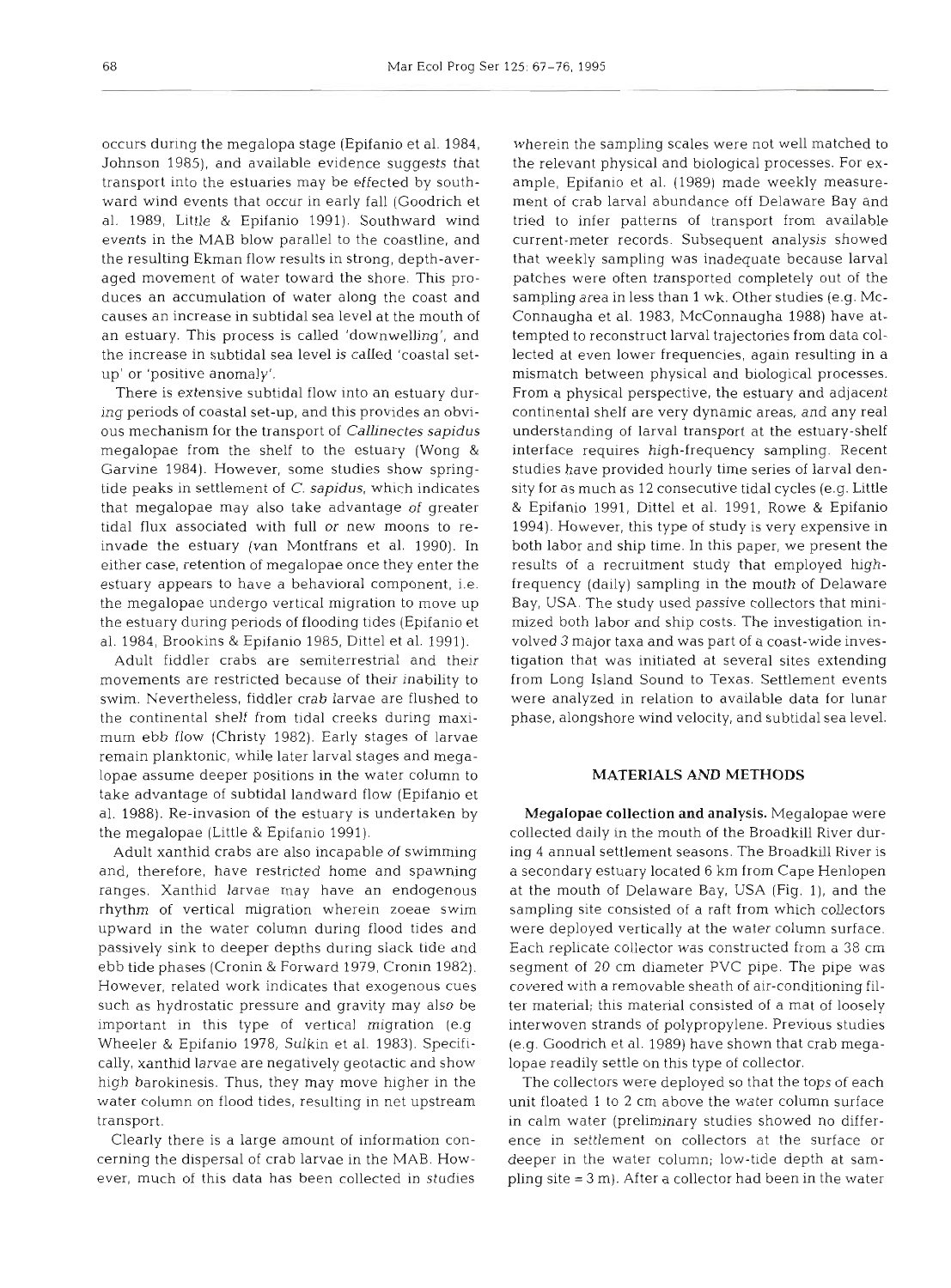

Fig. **1.** Sampling site and surrounding area, **USA** 

for 24 h, it was replaced with a clean collector, and megalopae were removed with serial rinses from a fresh-water hose. Megalopae were concentrated on a 0.5 mm sieve and stained with Rose Bengal to facilitate removal from the sample. Megalopae were identified from various keys and original descriptions (Dittel & Epifanio 1982). *Callinectes* megalopae were identified to species, but it was impossible to identify *Uca* beyond genus because the megalopae of this genus have identical morphological features. Abundant spawning population~ of both *U. minax* and *U. pugnax* occur near the sampling site. While there is sufficient morphological difference among xanthid megalopae to allow classification to species, the identification process is tedious. Because of the large number of xanthid megalopae collected in the investigation, we did not attempt to identify xanthid larvae beyond family. Abundant species near the sampling site include *Panopeus herbstii, Rhithropanopeus harrisi, Neopanope sayi,* and *Eurypanopeus depressus.* 

We deployed 4 replicate collectors daily, and data were analyzed as the mean number of individuals of each species per collector per day. We assumed that this value was proportional to the number of megalopae settling on natural substrata near the sampling site each day (Metcalf & Lipcius 1992). To allow easy graphical comparison among years, daily settlement was presented as a proportion of the maximum daily settlement, i.e. data from each year were normalized as percentages of the maximum settlement in all 4 years.

The duration of the collection period differed in each year. This reflected changing priorities over the course of the study. In 1989 and 1990, we were primarily interested in the settlement of *Callinectes sapidus.* Because this species is a late-season spawner (Dittel & Epifanio 1982), we initiated sampling in mid August and continued until approximately November 1. The time series in 1989 and 1990 were 90 and 93 d, respectively, and data were analyzed only for C. *sapidus.* In 1991 and 1992, we included the entire settling seasons for both xanthids and *Uca* spp. The 1991 season began in July and continued through October (150 d); the 1992 season began in mid May and again continued through October (170 d). Data from 1991 and 1992 were analyzed for all **3** taxa.

Physical analyses. *Lunar periodicity:* Lunar data were obtained from the U.S. Naval Observatory's Interactive Computer Ephemeris (ICE) program. Lunar quarters were specified as new moon (Lunar Days 1 to ?), waxing half moon (Lunar Days 8 to 14), full moon (Lunar Days 15 to 22), and waning half moon (Lunar Days 23 to 30). The data were treated as a chi-squared distribution using the G-test to determine any significant differences between observed and expected settlement in each lunar phase (Zar 1984). The G-test was run on synodic months, which are defined by the average number of days between recurring phases of the moon (i.e. new moon to new moon 29.5 d). Therefore, the proportions used to calculate the expected frequencies were 0.24 for the new and waxing moon periods and 0.26 for the full and waning moons.

*Tides:* Daily tide data for the 4 yr were obtained from NOAA tide tables. For each day in the series, 'an average daily tidal range' was calculated by using the difference between the 2 averaged high tides and the 2 averaged lows for that day. For each year we calculated the mean value for the average daily tidal ranges and then calculated the difference between this mean value and each daily tidal range. Any values greater than the mean tidal range were considered spring tides.

*Wind:* Hourly wind data were obtained from the U.S. Weather Service Station in Atlantic City, NJ, for each year. Because we hypothesized that alongshore winds were a likely mechanism for the transport of megalopae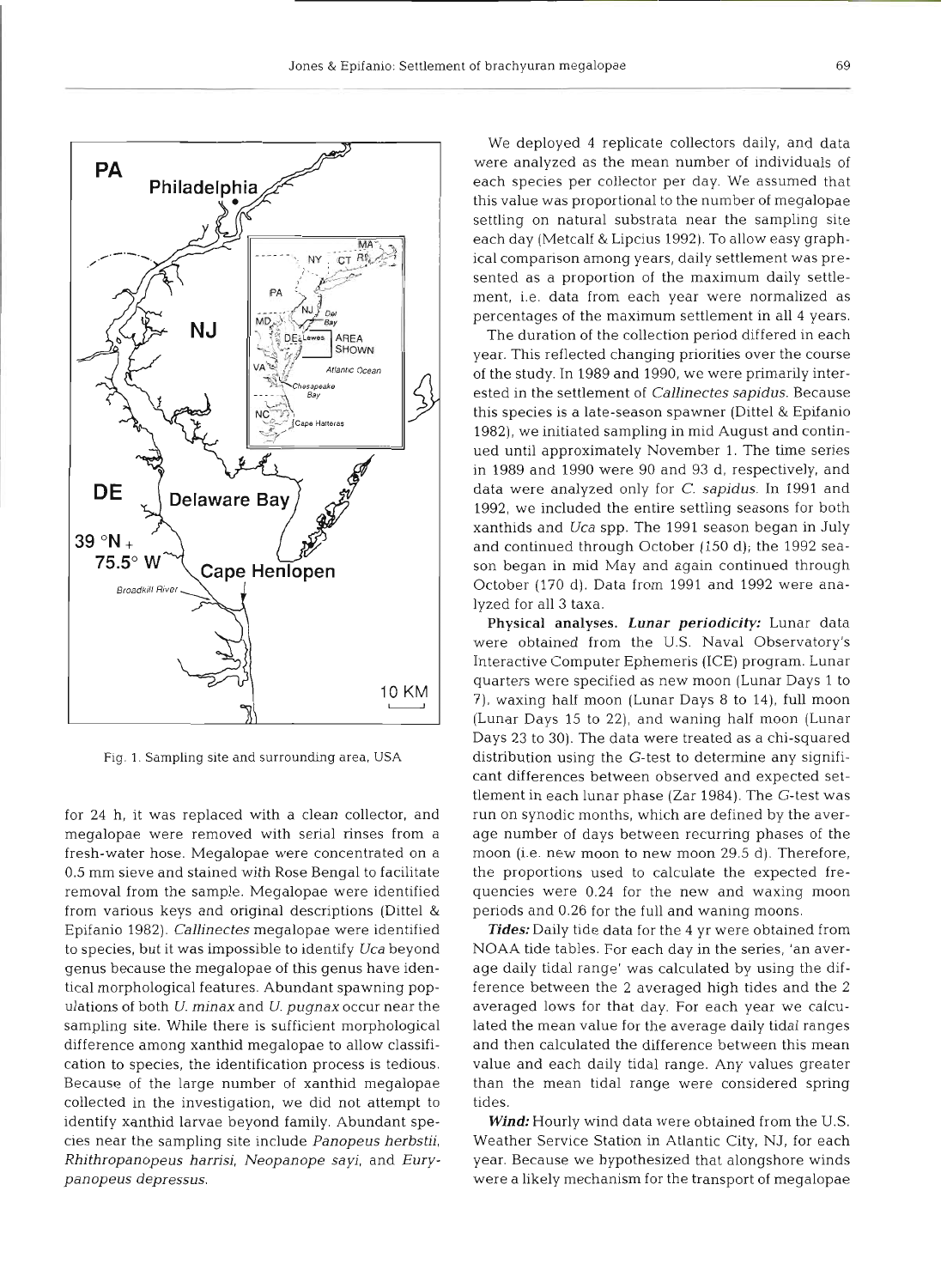into the estuary (see 'Introduction'), we calculated the alongshore component of each hourly wind velocity:

# $A = (S) cos(\theta - 190^{\circ})$

where  $A$  was the alongshore component,  $S$  was the wind speed, and **0** was the direction in degrees from which the wind blew. The coastline adjacent to Delaware Bay runs approximately 190°/10" true north. Thus, the alongshore component wind was set at that direction. The algorithm transformed the entire wind field into northward and southward blowing wind components. We used a **36** h, Lanczos, low-pass filter with **6** h decimation to eliminate high frequency data (i.e. wind gusts), leaving only the low frequency wind field (i.e, prolonged winds). The Lanczos filter uses weighted, running averages with any preset hourly interval, e.g. **36** h in the present study. This filter generated a series of alongshore winds that were plotted as velocities every 6 h. For binomial goodness-of-fit tests (see below), we used the daily means of the filtered wind velocities.

*Sea level:* For each year, we obtained hourly sea level data from a NOAA tide gauge located near the mouth of Delaware Bay, approximately **6** km from the study site. We passed the data through a Lanczos filter to eliminate oscillations at tidal frequencies. This provided a time series of subtidal sea level (SSL). For each annual time series, we calculated the mean value for SSL by dividing the sum of all SSL in the series by the total number of hours in the series. We then subtracted the mean SSL from each hourly SSL to generate a series of 'SSL anomalies' The time series of SSL anomalies was plotted every 6 h, and daily means were used in binomial goodness-of-fit tests. Anomalies greater than 0.05 m were termed 'positive anomalies' and were assumed to be the consequence of coastal set-up.

We analyzed the association between the magnitude of megalopal settlement and concurrent physical events (i.e. alongshore winds or positive anomalies) using 2 different methods. The first consisted of cross correlation analysis (Rowe & Epifanio 1994), and the second consisted of a goodness-of-fit test using the binomial distribution (Little & Epifanio 1991). In the cross correlations, data were lagged in both directions with time-steps of 1 d. In the goodness-of-fit tests, we restricted the wind analysis to southward events because winds blowing to other quadrants do not generate coastal set-up. Likewise, we restricted the analysis of SSL to positive anomalies. In both cases, expected frequencies were based on the actual frequencies of southward wind events or positive anomalies in our data sets. Separate analyses were conducted for each year. In the goodness-of-fit tests, we used a 2 d window in analyzing settlement events with respect to winds and SSL. For example, settlement that

occurred on the day of a southward wind or 1 d after a southward wind was considered coincident with that wind event. This was based on the time (ca  $12$  h) required for the occurrence of coastal set-up after the initiation of a southward wind event (Noble & Butman 1979). Inference level for all statistical analyses was set at 0.05.

'Settlement events' for each taxon were defined as any daily settlement greater than 10% of the largest daily settlement for that taxon throughout the 4 yr study. For *Callinectes sapidus* the largest daily settlement (97.2 megalopae per collector) occurred in 1989; thus, events for C. *sapidus* were defined as any mean daily settlement greater than 9.7 megalopae per collector. Settlement events for *Uca* spp. and xanthids were defined in a similar manner (>12.4 megalopae per collector for Uca spp. and >12.8 megalopae per collector for xanthids). 'Settlement episodes' were defined as a group of settlement events that were clustered in time. Settlement episodes usually began with a day of low settlement (i.e. numbers between 0 and 10% of the maximum) followed by a few days of high numbers of megalopae (i.e. numbers greater than 10% of the maximum). Defining an event as less than 10 % of the maximum would have resulted in numerous peaks, many of which were single days that were uncharacteristic of the high settlement episodes. As a further check on the nature of settlement episodes, we conducted autocorrelation analysis of the respective settlement time series for each taxon. This allowed an estimate of the temporal scale of decorrelation, thus defining the temporal scale of a settlement episode.

# **RESULTS**

#### Temporal aspects **of** settlement

Daily settlement events occurred in clusters. Autocorrelation analysis of annual settlement records showed decorrelation times ranging from 2 to **3** d for *Callinectes sapidus.* Decorrelation ranged from 1 to 2 d for xanthids and *Uca* spp These define the durations of typical settlement episodes for each taxon.

Temperature at the collection site showed an expected seasonality with levels rising to 28°C in mid summer and falling to *8°C* by late October. Sallnity vaned with tidal stage; it occasionally exceeded 30 psu on flood tides and sometimes fell below 10 psu on ebb tides after heavy rains.

There were clear differences in the seasonality of settlement (Flg. 2). Dunng each year, xanthids and *Uca*  spp. began to settle in mid summer and continued into early autumn. In some years *Callinectes sapidus* megalopae appeared in small numbers in July, but major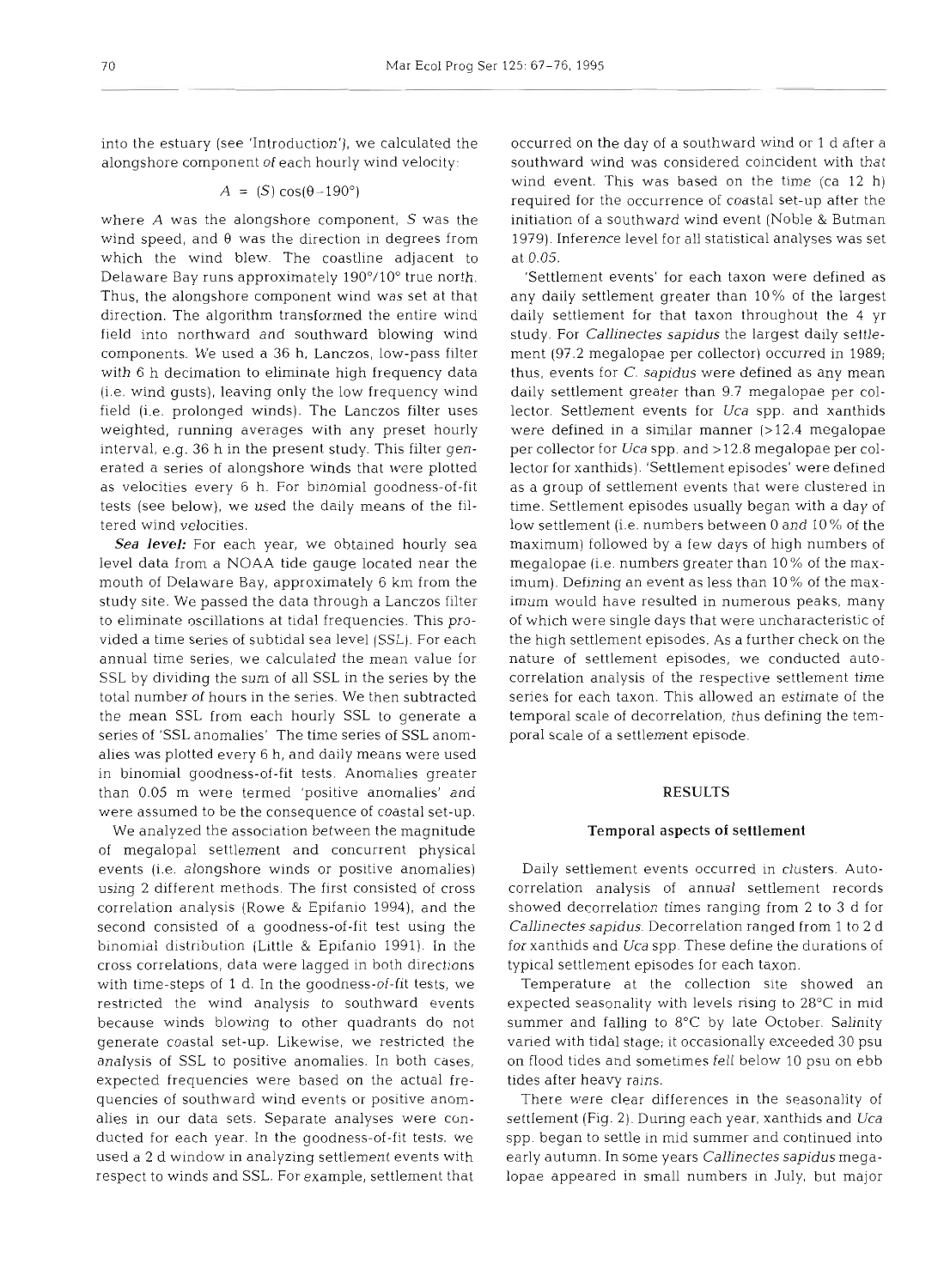

Fig. 2. Callinectes sapidus, Uca spp. and Xanthidae. Daily settlement of megalopae, 1989 to 1992. Values are percentages of maximum daily settlement for each taxon. Physical and chemical data were collected for the entire time series. Dotted vertical lines indicate the date on which biological sampling began in each **year** 

settlement never occurred before mid August, and the intensity of settlement usually decreased by late October. This agrees with the results of earlier work in Delaware Bay (Dittel & Epifanio 1982, Epifanio et al. 1984). In spite of the different lengths of the annual time series, we were able to sample the important parts of the settlement season for C. *sapidus* for each of the **4**  years. The total number collected was maximum in 1992 (n = 1580) and minimum in 1991 (n = 904) (Fig. 3). In 1989 and again in 1992, the vast majority of C. *sapidus* were collected in settlement episodes in early and mid September, respectively. In 1991 settlement began in mid July and continued at a low level through August. However, the bulk of annual settlement occurred in a large event in late August followed by another in mid September. In 1990 settlement had already begun when sampling was initiated in mid August; however the first episode did not occur until late September, and this was followed by several episodes in mid to late October.

Maximum abundance of *Uca* spp, occurred in 1991 (n = 2488). In 1991 there were low abundances of *Uca*  spp. from the outset of the sampling period (mid July) with the bulk being collected in 1 settlement episode in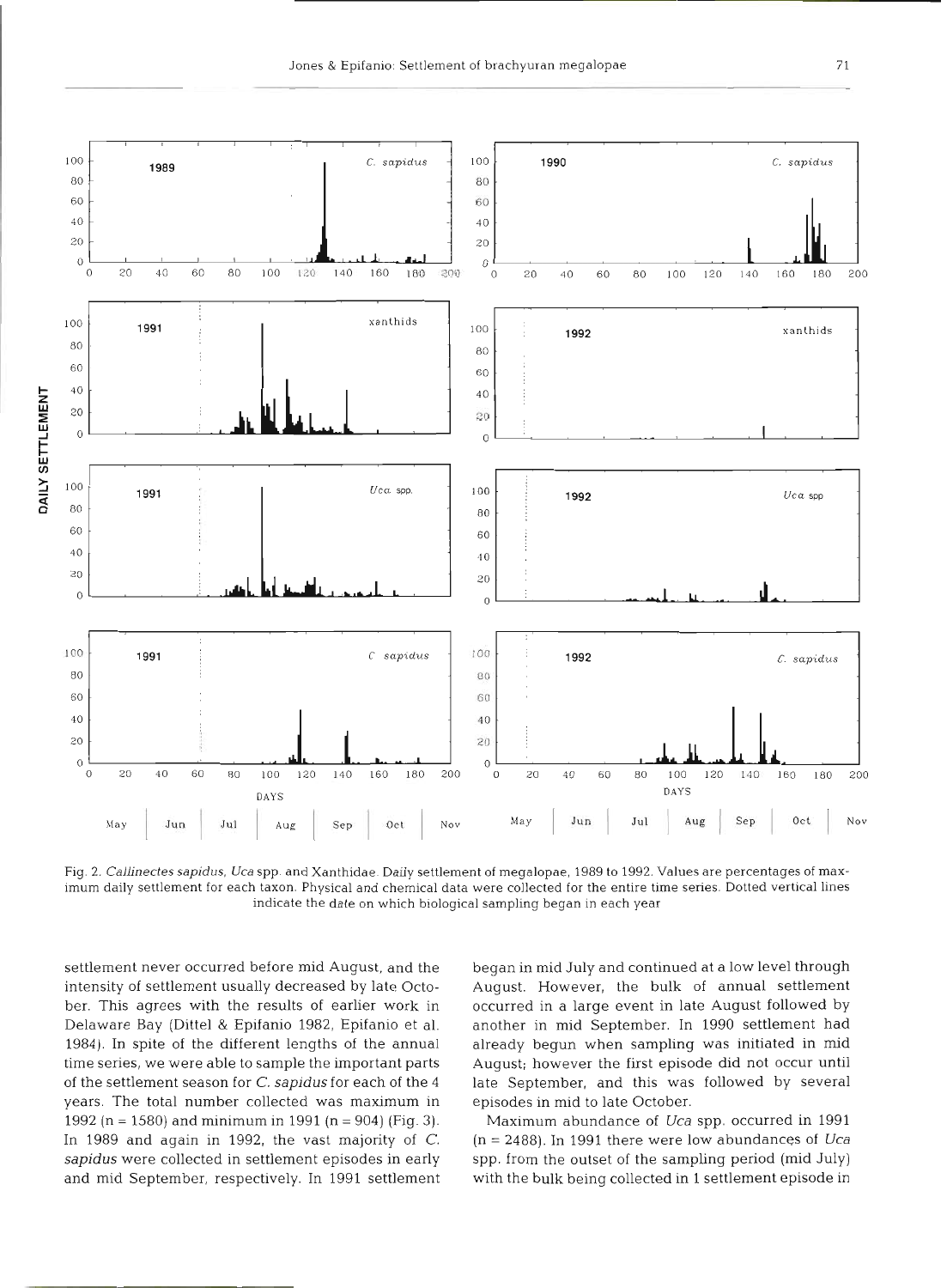

Fig. **3.** *Callinectes sapidus, Uca* spp. and Xanthidae. Total number of megalopae collected during each year of the study

early August (Fig. 2). Settlement proceeded at low abundances until late October. In 1992, the majority of *Uca* spp. settled during **3** separate episodes, 1 in early August, 1 in late August, and 1 in late September. Settlement ceased by mid October.

Greatest settlement in xanthids occurred in 1991 ( $n =$ 3674). For that year, **3** episodes made up the majority of xanthid collection, 2 in August and 1 in late September (Fig. 2). In 1992, there were low abundances of xanthids beginning in late June, and there was 1 major settlement event in late September.

#### *Lunar and tidal periodicity*

Results of G-tests showed no significant difference between observed and expected frequencies of settlement events in the 4 lunar phases, regardless of year or taxon (Table 1). This indicates that there was no effect of lunar phase on settlement.

Binomial goodness-of-fit tests showed no significant difference between observed and expected frequencies of settlement events during spring tides for *Callinectes sapidus* or xanthids (Table 2). However, there was a significant difference for *Uca* spp. in *1992.* 

## *Winds and sea level*

The complete time series of filtered and decimated alongshore winds for each year shows the predictable oscillation of northward and southward blowing

Table 1. *Callinectes sapidus, Uca* spp and Xanthidae Number of settlement events during each lunar phase (see 'Materials and methods'). Results of G-tests showed no difference between observed and expected frequencies

|                     | New | Waxing                   | Full | Waning |
|---------------------|-----|--------------------------|------|--------|
| Callinectes sapidus |     |                          |      |        |
| 1989                | 3   | 2                        | n    |        |
| 1990                | 4   | 3                        |      | 2      |
| 1991                |     | 2                        | 2    |        |
| 1992                | 3   | $\overline{\mathcal{L}}$ | 3    |        |
| Uca spp.            |     |                          |      |        |
| 1991                | 2   |                          | .S   |        |
| 1992                | 3   |                          |      |        |
| Xanthidae           |     |                          |      |        |
| 1991                |     | 9                        | 5    |        |
| 1992                |     |                          |      |        |

Table 2. *Callinectes sapidus, Uca* spp. and Xanthidae. Total number of settlement events and number of events associated with southward winds, positive sea level anomalies, or spring tides. 'Significant difference between observed and expected frequencies

|                     | No. of<br>peaks | Southward Sea level<br>winds | $>0.05$ m      | Spring<br>tides |
|---------------------|-----------------|------------------------------|----------------|-----------------|
| Callinectes sapidus |                 |                              |                |                 |
| 1989                | 5               | ۰5                           | ٠5             |                 |
| 1990                | 9               | $\cdot_8$                    | .7             | 3               |
| 1991                | 4               | $\cdot$ 4                    | $\overline{2}$ | 2               |
| 1992                | 8               | $\cdot$ 8                    | .5             | 4               |
| $Uca$ spp.          |                 |                              |                |                 |
| 1991                | 14              | 9                            | 4              | 8               |
| 1992                | 4               | 3                            |                | ٠3              |
| Xanthidae           |                 |                              |                |                 |
| 1991                | 22              | * 15                         | 6              |                 |
| 1992                |                 |                              | 1              |                 |

winds associated with the passage of cold fronts over the study site (Fig. 4). The data show relatively light winds during the summer months and relatively strong southward winds associated with the propagation of low pressure systems during autumn. The onset of a southward wind event usually resulted in an increase in coastal sea level; there was usually a decrease in sea level associated with northward events (Fig. 5).

Cross-correlations between alongshore wind velocity and the magnitude of megalopa settlement yielded equivocal results. For *Callinectes sapidus,* the correlation between southward velocity and megalopa settlement was always greatest at zero-lag or when wind was lagged backward in time by 1 d. However, the correlation was significant only in 1989. Correlations done for the other 2 taxa were even less straightforward.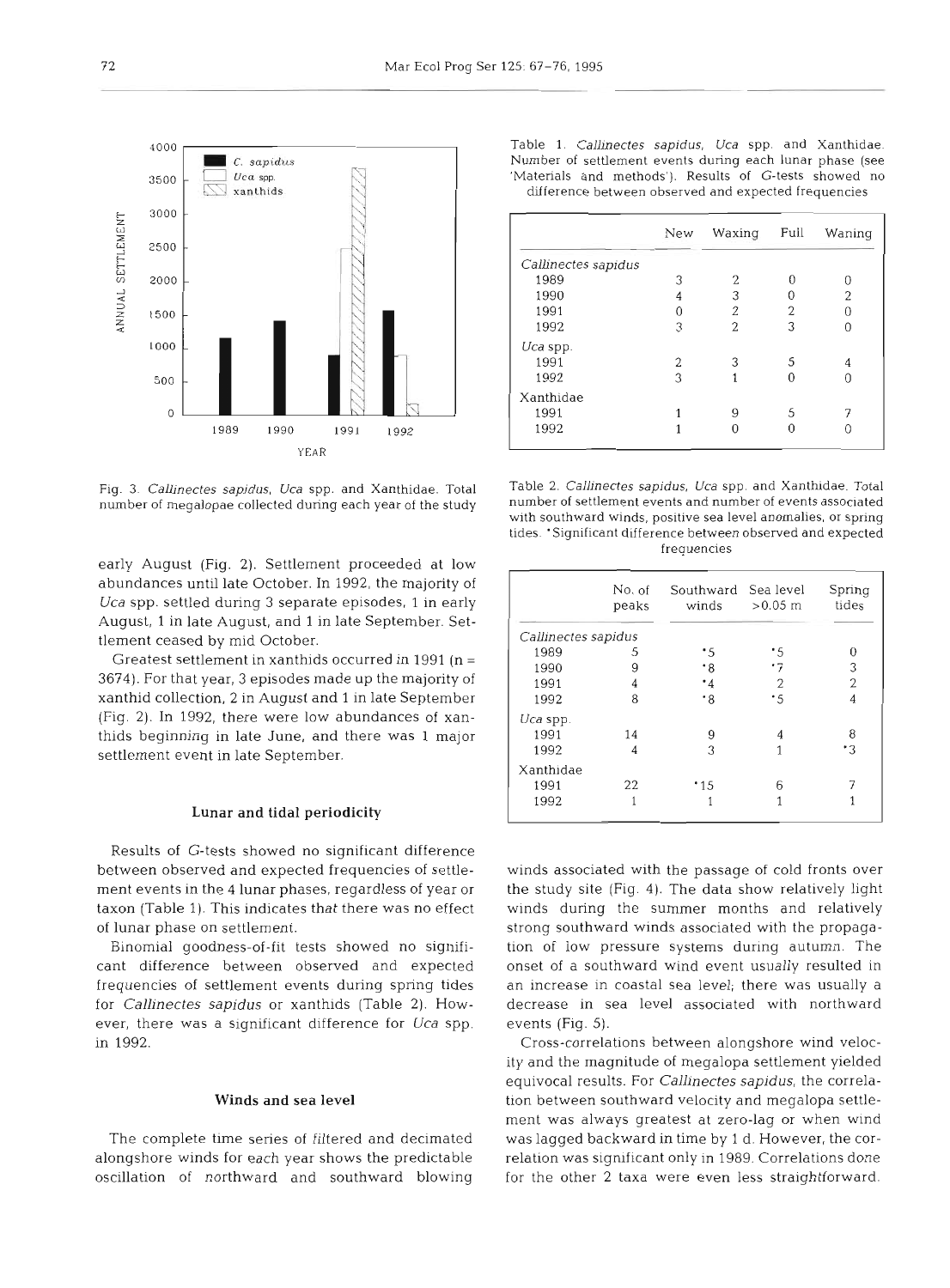$10$ 

The utility of cross-correlation analysis may have been limited by the large number of days when there was zero settlement, i.e. each day in the time series was used in the cross correlations, regardless of whether there was any settlement. This added greatly to the scatter of the data and accordingly reduced the calculated r-values.

Goodness-of-fit tests were not affected by zeros in the data set and yielded more clear-cut results. The observed frequency of settlement events for *Callinectes sapidus* was significantly greater than expected for southward wind events in all 4 years. The number of settlement events occurring at times of positive anomalies in SSL was greater than expected during 1989, 1990, and 1992 (Table 2). There was no significant difference between observed and expected frequencies of settlement events for positive anomalies in 1991. This may have been due to the low number of settlement events in 1991.

There was no significant difference between observed and expected frequencies of *Uca* spp. settlement during southward winds or during positive anomalies in 1991 and 1992 (Table 2). Settlement of xanthid megalopae was significantly greater than expected during southward wind events in 1991, but there was no difference between observed and expected frequencies during positive anomalies in either year.

#### 8 1989 6  $\frac{4}{2}$  $\frac{5}{2}$  $\overline{4}$ -6  $-8$  $\begin{array}{c}\n10 \\
8 \\
6\n\end{array}$ 1990 ALONGSHORE WINDS (m s<sup>-1</sup>)  $-4$  $-6$ <br>  $-6$ <br>  $-8$ <br>  $10$  $\theta$ 6 1991  $\overline{4}$  $\overline{\mathcal{E}}$ 0  $\overline{\mathcal{L}}$  $-4$  $-6$ 8 8 6 1992  $\overline{4}$  $\overline{\mathcal{Z}}$ 0 5  $-4$ 6  $50$ 25 100 25 125 150 175 **DAYS MAY** I **JUN JLII.** I **All(;** I **SEI' 01.1.** 1 **NOV**

Fig. 4. Filtered time series (see 'Materials and methods') of alongshore winds (m S-') for each year Values *>O* are northward blowing; values *<O* are southward blowing. Dotted vertical lines indicate initiation of biological sampling each year

## **DISCUSSION**

# **Seasonal and annual variation in settlement**

Results from the present study show different seasonal patterns in the respective settlement of fiddler crabs, mud crabs, and blue crabs in Delaware Bay. This is probably due to the different life-history patterns of the taxa. Both species of *Uca* and all local species of xanthids begin spawning in early summer and spawn into August. In contrast, maximum spawning of *Callinectes sapidus* occurs in late July and continues into September (Dittel & Epifanio 1982). Therefore, settlement in *C. sapidus* was expected to begin later and extend farther into autumn. The somewhat broader settlement season for xanthids and for *Uca* spp. may have reflected the multi-species composition of these 2 taxa, e.g. the 4 species included in the xanthid category may have had different peaks in spawning activity (Dittel & Epifanio 1982).

*Callinectes sapidus* showed the smallest interannual variation in both the number of settlement events and the total number of megalopae settling. This is surprising because C. *sapidus* has the least conservative life history (i.e. long duration of larval development and open-sea dispersal) among the 3 taxa in the study, and present theory predicts that this should exacerbate interannual variation in larval settlement (e.g. Roughgarden et al. 1988, Epifanio 1994). We were only able to compare 2 years of settlement for *Uca* spp, and for xanthids. Nevertheless, interannual variation in both number of megalopae and number of events was substantial. More than 3 times as many *Uca* spp. settled in 1991 as in 1992. Both the number of settlement events and the number of megalopae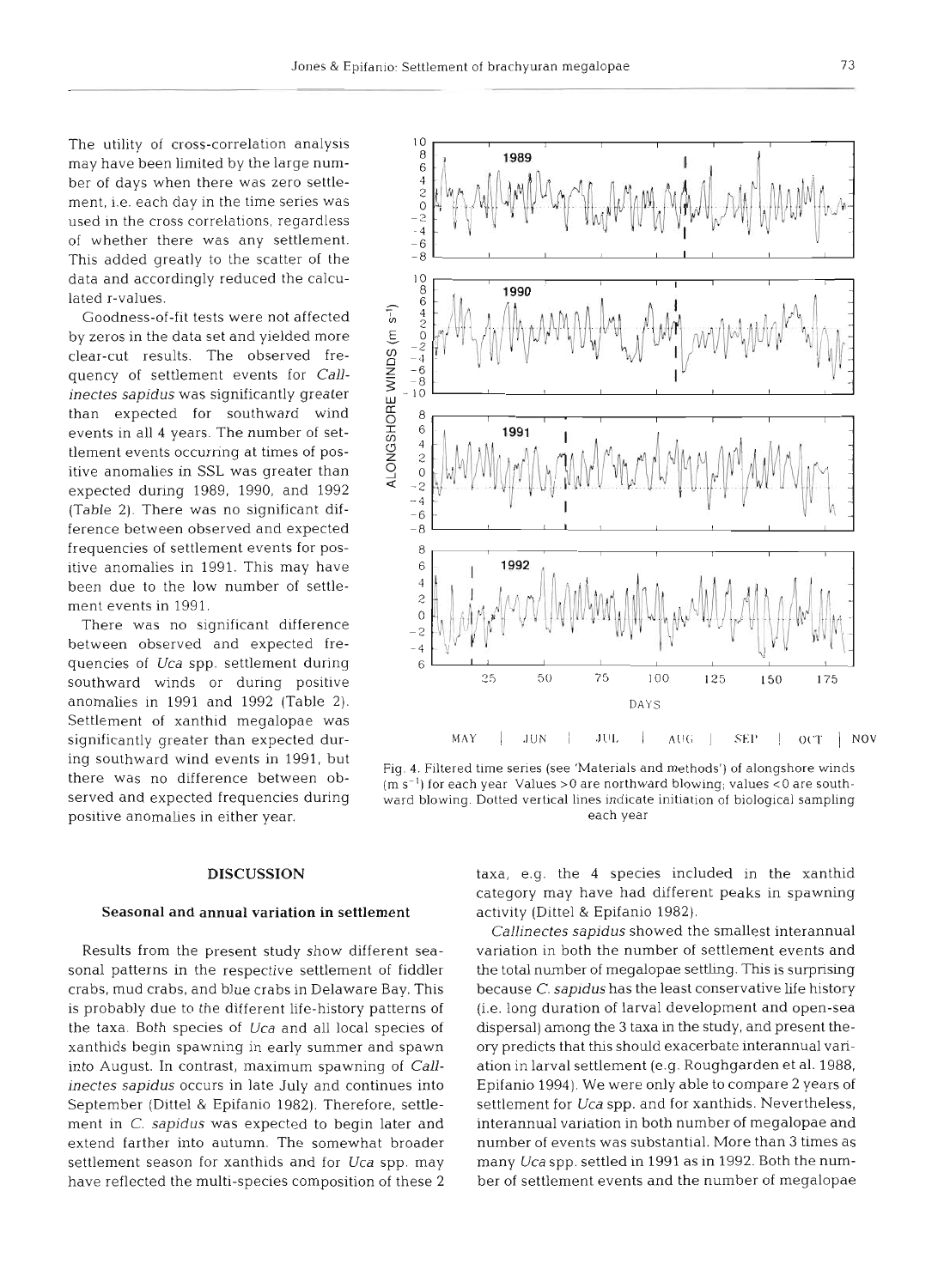

Fig. 5. Filtered time series (see 'Materials and methods') of subtidal sea level Maximum settlement in Charleston (m) for each year Mean subtldal sea level for each study period was assigned Harbor occurred during neap tides, a value of zero. Dotted vertical lines indicate initiation of biological sampling<br>each year

reached a nadir in 1992 for xanthids: more than 20 times as many individuals were collected in 1991. The xanthid result is particularly surprising because of the conservative-life-history species in this taxon, i.e, short larval duration and estuarine retention. Any grand conclusion is risky because of the small number of years in the study and because the record for fiddler crabs and xanthid crabs contains data for more than 1 species. Nevertheless, the results show the potential for large interannual variations in settlement, even for species with conservative life histories.

# Lunar phase and spring/neap cycle

In the present study, no relationship was found between megalopal settlement and lunar phase. This is

-0 6 greatest abundances of C. *sapidus*  Carolina occurred at times of the fouth related to lunar rhythms in behavior; for in the water column during flood an auto-correlation related to the spring/neap cycle. For example, flood spring tides) have a greater volume occurring near the estuarine mouth during spring tides would have a DAYS DAYS greater chance of being transported to be little consistency among estuaries. while maximum settlement in one study in the Chesapeake Bay (van Montfrans et al. 1990) occurred during spring

> tides. In a more recent investigation in Chesapeake Bay, Olmi (1995) reported a significant correlation between tidal range and abundance of blue crab megalopae in the water colum in 1987 and 1988, but not in 1989. In Delaware Bay, we found no relationship between settlement of C. sapidus and the spring/neap cycle.

> In the present study, settlement of xanthid megalopae showed no tidal pattern in either year. This result agrees with van Montfrans et al. (1990), who showed no correlation between tidal range and xanthid settlement in the Chesapeake. Spawning in *Uca minax* and *U. pugnax* is clearly associated with nocturnal spring tides (Wheeler 1978), however there is no consistent indication of spring/neap rhythm in settlement (Christy 1982, Epifanio et al. 1988). Our own results are unclear, as we found a significant difference in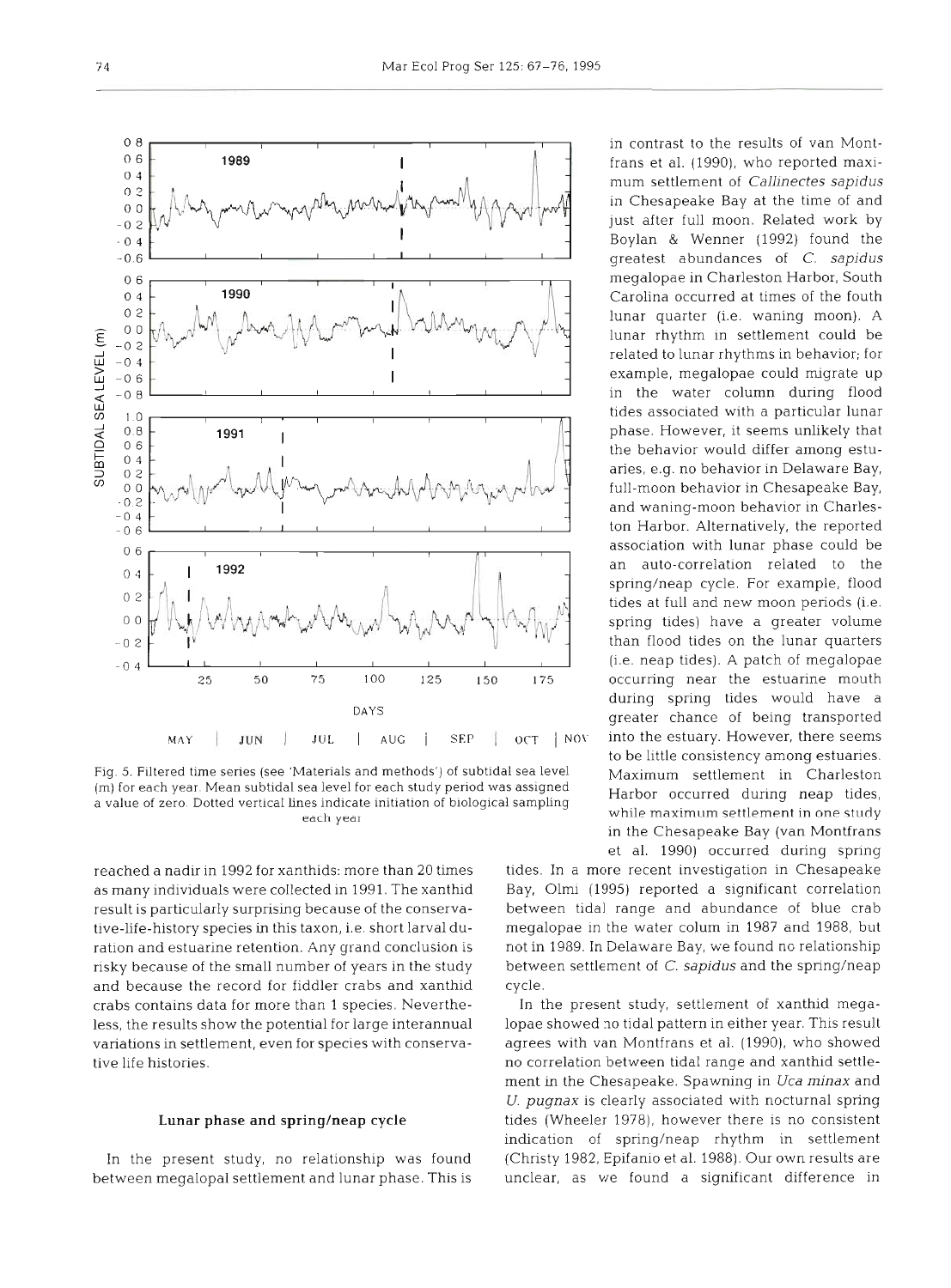observed and expected settlement during spring tides in only 1 year.

## Winds and sea level

Results of our investigation show a strong association between the settlement of *Callinectes sapidus* and both southward wind events and the consequent increase in coastal sea level. Observed settlement was significantly greater than expected settlement during southward wind events in all 4 years and was significantly greater than expected settlement during positive SSL anomalies in 3 of the 4 years of the study. The association of *C. sapidus* settlement with both southward winds and positive SSL anomalies concurs with our present understanding of near-shore physical processes in the MAB. For example, Wong & Garvine (1984) showed how southward wind forcing results in subtidal transport of water from the continental shelf into Delaware bay. This transport of water begins about 12 h after the onset of a wind event, and the wind events usually last 2 to **3** d. If this process is important in transporting megalopae from the adjacent continental shelf into the estuary, it makes sense that settlement should be associated with both the wind event and the consequent increase in SSL.

Earlier investigations with *Callinectes sapidus* have shown similar results. Little & Epifanio (1991) and Goodrich et al. (1989) analyzed their results as binomial distributions and found that the observed frequencies of settlement during positive SSL anomalies were significantly greater than expected in Delaware Bay and Chesapeake Bay respectively. Hudon & Fradette (1993) reported that alongshore winds were important in the onshore transport of American lobster *Homarus americanus,* the rock crab *Cancer irroratus,*  and the toad crab *Hyas* spp. in the Gulf of St. Lawrence. In more recent work in the Chesapeake Bay, Olmi (1995) used correlative techniques to analyze data from passive collectors (similar to those used in the present study) and found that settlement of blue crab megalopae was associated with westward wind stress. This is difficult to explain because the predominant winds in the Chesapeake region blow north/south with a relatively weak westward component. Additionally, Ekman flow associated with westward blowing winds would be to the north, which is alongshore rather than onshore.

In Delaware Bay, we found a possible association between southward alongshore winds (i.e. southward winds) and the settlement of xanthid megalopae in only 1 year, but we found no relationship between settlement of *Uca* spp. or xanthids and positive anomalies in SSL. An inspection of the relevant data sets showed

that xanthid larvae tended to be associated with very weak southward winds  $(< 1 \text{ m s}^{-1})$  that did not result in positive anomalies. It is not clear whether data from a greater number of years would support the apparent association with weak southward winds, but it is clear that xanthids are not transported to settlement sites by southward winds because it is the rise in coastal sea level, not the southward wind event, that actually causes the subtidal flow from the continental shelf into the estuary.

In summary, our findings provide additional support for the present conceptual model concerning advective transport of crab larvae in the Middle Atlantic Bight (Epifanio et al. 1988, Epifanio 1994). Of the 3 taxa studied, only *Callinectes sapidus* relies on wind-driven processes for transport to settlement sites. Transport of *C. sapidus* megalopae back into the estuary requires the coincident occurrence of a southward, alongshore wind event and a nearby patch of megalopae. The stochastic nature of this co-occurrence explains the observed temporal variations in settlement of *C. sapidus* in the estuary.

Acknowledgements. We thank Victoria Connaughton, James Welch, Janet Duffy, Sarah Schoedinger, Richard Terrel, and a host of summer interns for assisting in collection of megalopae. The Pennsylvania Navy provided boat wakes that made sampling a true adventure, while Richard Garvine, Romuald Lipcius, and Peter Rowe provided critical comments on an earlier draft of the manuscript. The study was supported by funds provlded from the Sea Grant College Program at the University of Delaware.

#### LITERATURE CITED

- Boylan JM. Wenner EL (1992) Settlement of brachyuran megalopae in a South Carolina, USA, estuary. Mar Ecol Prog Ser 9?:23?-246
- Brookins KG, Epifanio CE (1985) Abundance of brachyuran larvae in a small coastal inlet over six consecutive tidal cycles. Estuaries 8:60-67
- Chnsty JH (1982) Adaptive significance of semilunar cycles of larval release in fiddler crabs (Genus Uca): test of an hypothesis. B101 Bull 163:251-263
- Cronin TW (1982) Estuarine retention of larvae of the crab Rhithropanopeus harrisii. Estuar coast Shelf Sci 15: 207-220
- Cronin TW, Forward RB Jr (1979) Tidal vertical migration: an endogenous rhythm in estuarine crab larvae. Science 205: 1020-1022
- Dittel AI, Epifanio CE (1982) Seasonal abundance and vertlcal distribution of crab larvae in Delaware Bay. Estuaries 5: 197-202
- Dittel AI, Epifanio CE, Lizano O (1991) Flux of crab larvae in a mangrove creek in the Gulf of Nicoya, Costa Rica. Estuar coast Shelf Sci 32:129-140
- Epifanio CE (1995) Transport of blue crab (Callinectes sapidus) larvae in the Middle Atlantic Bight. Bull mar Sci (in press)
- Epifanio CE, Little KT, Rowe PM (1988) Dispersal and recruitment of fiddler crab larvae in the Delaware River estuary.